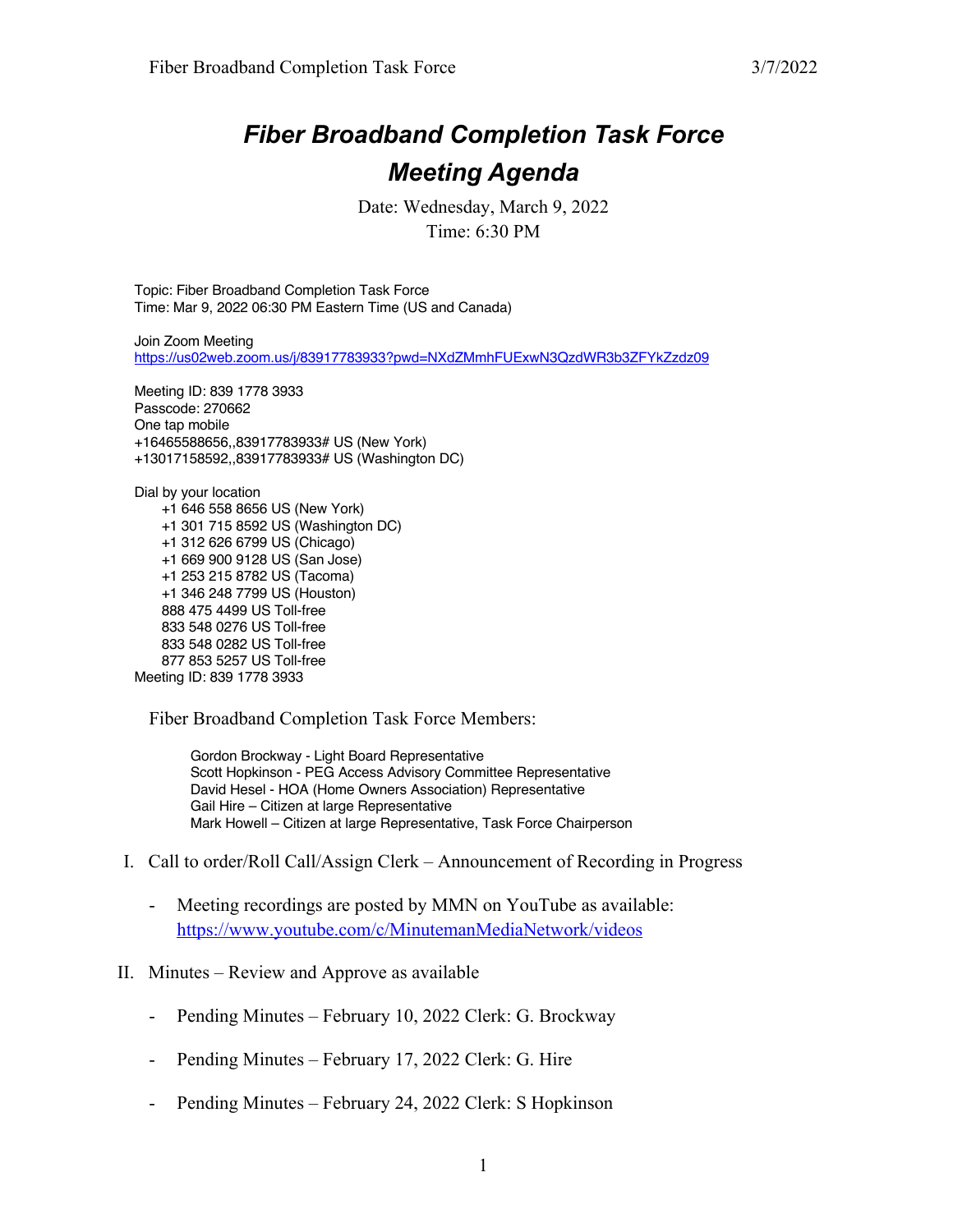- Pending Minutes – March 2, 2022 Clerk G. Brockway

## III. Chair's Report

- Future meetings: 3/24, 3/31 all at 6:30 PM
- Fincom Enterprise Hearing 3/17 7 PM
- Light Board Meetings 3/9 report and 4/13 agenda
- IV. Update on efforts to design coordination fiber construction with the roads program.
- V. ARPA (American Recovery Plan Act)/Infrastructure Proposal Development
	- o Lost Revenue estimate
- VI. Continue Discussion of the Preliminary Report Outline
	- o Draft Section Assignments
	- o Recommendation refined.
- VII. Wrap up and Next Steps Discussion of agenda for 3/24 ad 3/31.
- VIII. Public Comment Period
	- IX. Adjournment